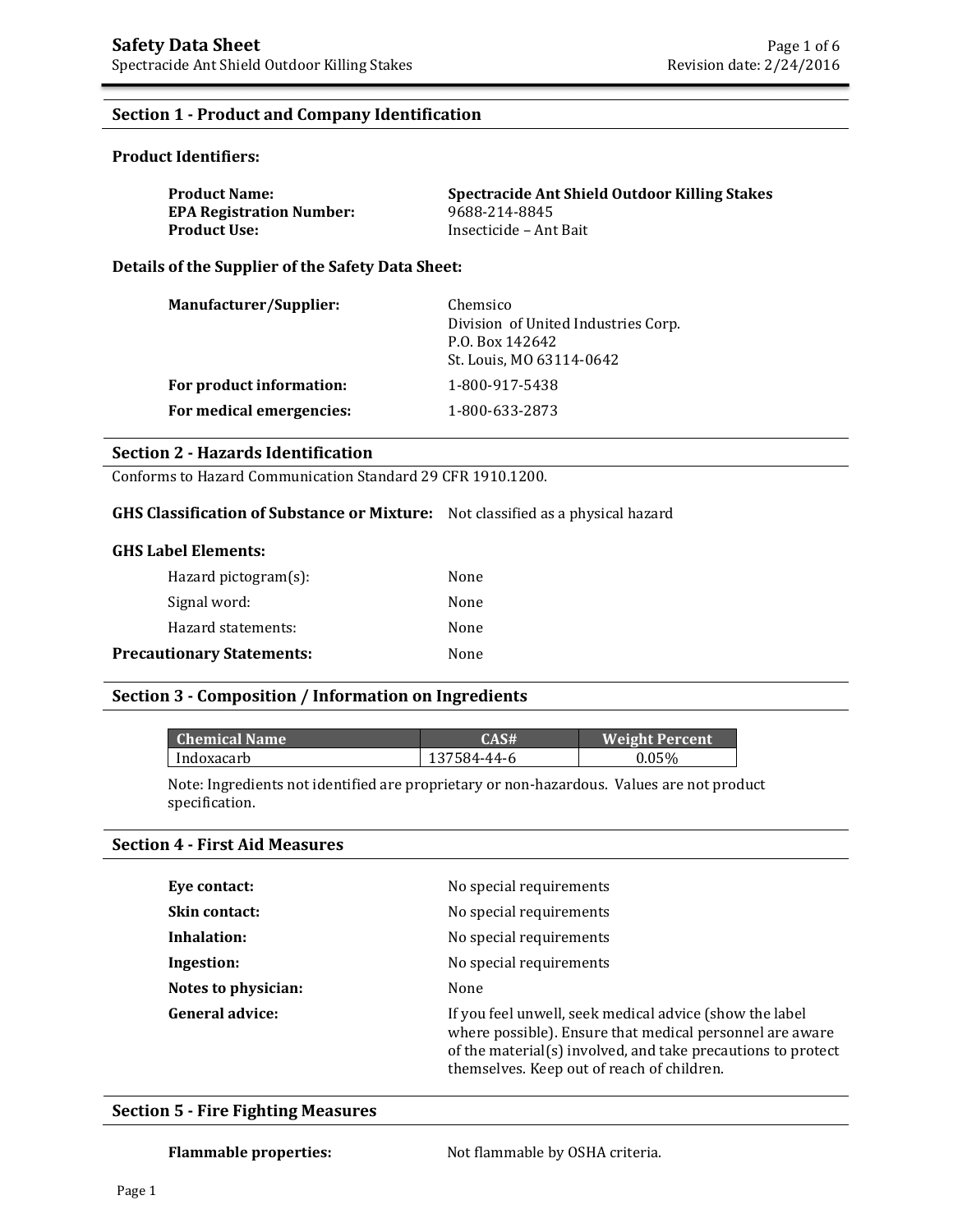| Suitable extinguishing media:                  | Water fog, foam, $CO2$ , dry chemical                                                                                                                                                                                                        |
|------------------------------------------------|----------------------------------------------------------------------------------------------------------------------------------------------------------------------------------------------------------------------------------------------|
| Unsuitable extinguishing media:                | Not available                                                                                                                                                                                                                                |
| Specific hazards arising from the<br>chemical: | None                                                                                                                                                                                                                                         |
| Protective equipment for firefighters:         | Firefighters should wear full protective clothing including<br>self-contained breathing apparatus.                                                                                                                                           |
| Hazardous combustion products:                 | None known                                                                                                                                                                                                                                   |
| Sensitivity to mechanical impact:              | None known                                                                                                                                                                                                                                   |
| <b>Explosion data:</b>                         | Not available                                                                                                                                                                                                                                |
| Sensitivity to static discharge:               | Not available                                                                                                                                                                                                                                |
| <b>Personal precautions:</b>                   | Keep unnecessary personnel away. Do not touch or walk<br>through spilled material. Do not touch damaged containers<br>or spilled material unless wearing appropriate protective<br>clothing. Keep people away from and upwind of spill/leak. |

## **Section 6 - Accidental Release Measures**

| <b>Personal precautions:</b>       | Wear personal protective equipment (See Section 8).<br>Wash thoroughly after handling.                                                                                                                                                                                                                                                                                                                                                                                                                                                                                                                                     |
|------------------------------------|----------------------------------------------------------------------------------------------------------------------------------------------------------------------------------------------------------------------------------------------------------------------------------------------------------------------------------------------------------------------------------------------------------------------------------------------------------------------------------------------------------------------------------------------------------------------------------------------------------------------------|
| For emergency responders:          | If specialized clothing is required to deal with the spillage,<br>take note of any information in Section 8 on suitable and<br>unsuitable materials.                                                                                                                                                                                                                                                                                                                                                                                                                                                                       |
| <b>Environmental precautions:</b>  | Avoid dispersal of spilled material and runoff and contact<br>with soil, waterways, drains and sewers.                                                                                                                                                                                                                                                                                                                                                                                                                                                                                                                     |
| <b>Methods for containment and</b> |                                                                                                                                                                                                                                                                                                                                                                                                                                                                                                                                                                                                                            |
| cleaning up:                       | Move containers from spill area. Before attempting clean<br>up, refer to hazard data given above. For small spills, use<br>cloth or paper towels and place collected material and<br>towels in appropriate container(s) for disposal. For larger<br>spills, soak up with sawdust, sand, oil dry or other<br>absorbent material. Shovel or sweep up and transfer to an<br>approved waste container for disposal. After removal of<br>spilled material, wash the affected area(s) with water and<br>detergent. Contact emergency services and supplier for<br>advice. Never return spills in original containers for re-use. |

# **Section 7 - Handling and Storage**

| <b>Precautions for safe handling:</b> | Put on appropriate personal protective equipment.                                                                                                                                                                                                                                                                           |
|---------------------------------------|-----------------------------------------------------------------------------------------------------------------------------------------------------------------------------------------------------------------------------------------------------------------------------------------------------------------------------|
| Storage:                              | Store product in a cool, dry place, out of reach of children<br>and pets. Keep container closed when not in use. Keep<br>away from food, drink and animal feedingstuffs. Keep<br>tightly closed. Non-refillable container. Do not reuse or<br>refill this container. Place in trash or offer for recycling if<br>available. |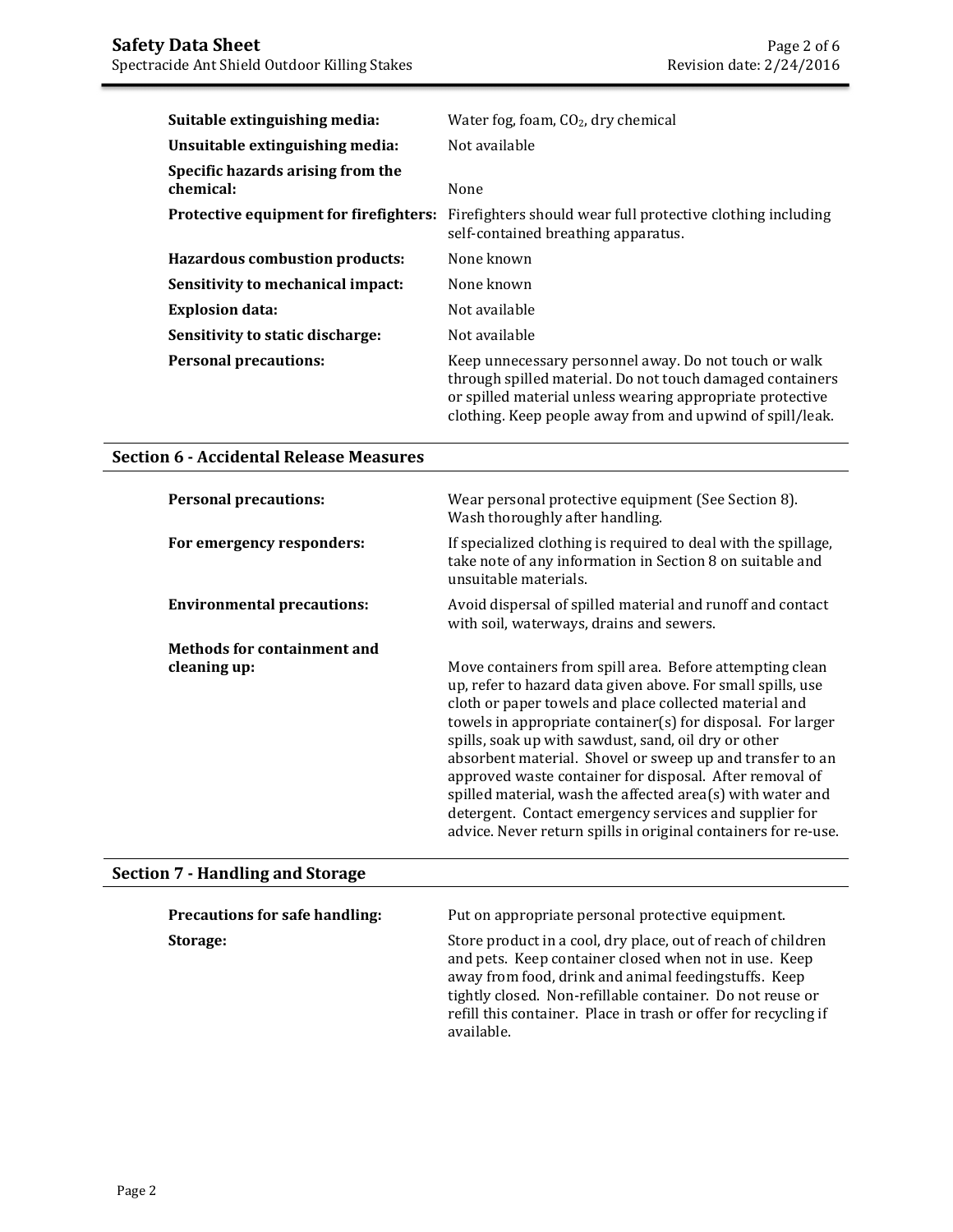# **Section 8 - Exposure Controls / Personal Protection**

#### **Exposure guidelines:**

| <b>Components with Occupational Exposure Limits</b> |            |                 |                 |                  |            |                     |              |
|-----------------------------------------------------|------------|-----------------|-----------------|------------------|------------|---------------------|--------------|
| <b>Exposure Limits</b>                              |            |                 |                 |                  |            |                     |              |
|                                                     |            | <b>OSHA PEL</b> |                 | <b>ACGIH TLV</b> |            | <b>Supplier OEL</b> |              |
| <b>Chemical name</b>                                |            | ppm             | $mg/m^3$        | ppm              | $mg/m^3$   | ppm                 | $mg/m^3$     |
| Indoxacarb                                          | <b>TWA</b> | ------          | 15 (total dust) |                  | Not listed | $- - - - - -$       | (respirable) |

**Engineering controls: Controls: General ventilation normally adequate.** 

# **Personal protective equipment:**

| <b>Eye/Face protection:</b>            | None required                                                                                                                                                                         |
|----------------------------------------|---------------------------------------------------------------------------------------------------------------------------------------------------------------------------------------|
| Skin and body protection:              | None required                                                                                                                                                                         |
| <b>Respiratory protection:</b>         | Where exposure guideline levels may be exceeded, use an<br>approved NIOSH respirator.                                                                                                 |
| <b>General hygiene considerations:</b> | Handle in accordance with good industrial hygiene and<br>safety practice. When using, do not eat or drink. Wash<br>hands before breaks and immediately after handling the<br>product. |

### **Section 9 - Physical & Chemical Properties**

| Appearance:                                        | Solid paste        |
|----------------------------------------------------|--------------------|
| Color:                                             | Tan to brown       |
| <b>Physical state:</b>                             | Solid              |
| Odor:                                              | Peanuts            |
| Odor threshold:                                    | No data available  |
| pH:                                                | 5.8                |
| <b>Melting point:</b>                              | No data available  |
| <b>Freezing point:</b>                             | No data available  |
| <b>Boiling point:</b>                              | No data available  |
| <b>Flash point:</b>                                | $> 200^{\circ}$ F  |
| <b>Evaporation rate:</b>                           | No data available  |
| Flammability limits in air,<br>lower, % by volume: | No data available  |
| Flammability limits in air,<br>upper, % by volume: | No data available  |
| Vapor pressure:                                    | No data available  |
| Vapor density:                                     | No data available  |
| <b>Bulk density:</b>                               | 1.104              |
| <b>Octanol/water coefficient:</b>                  | No data available  |
| Auto-ignition temperature:                         | No data available  |
| <b>Decomposition temperature:</b>                  | No data available  |
| Solubility:                                        | Insoluble in water |
| Viscosity:                                         | No data available  |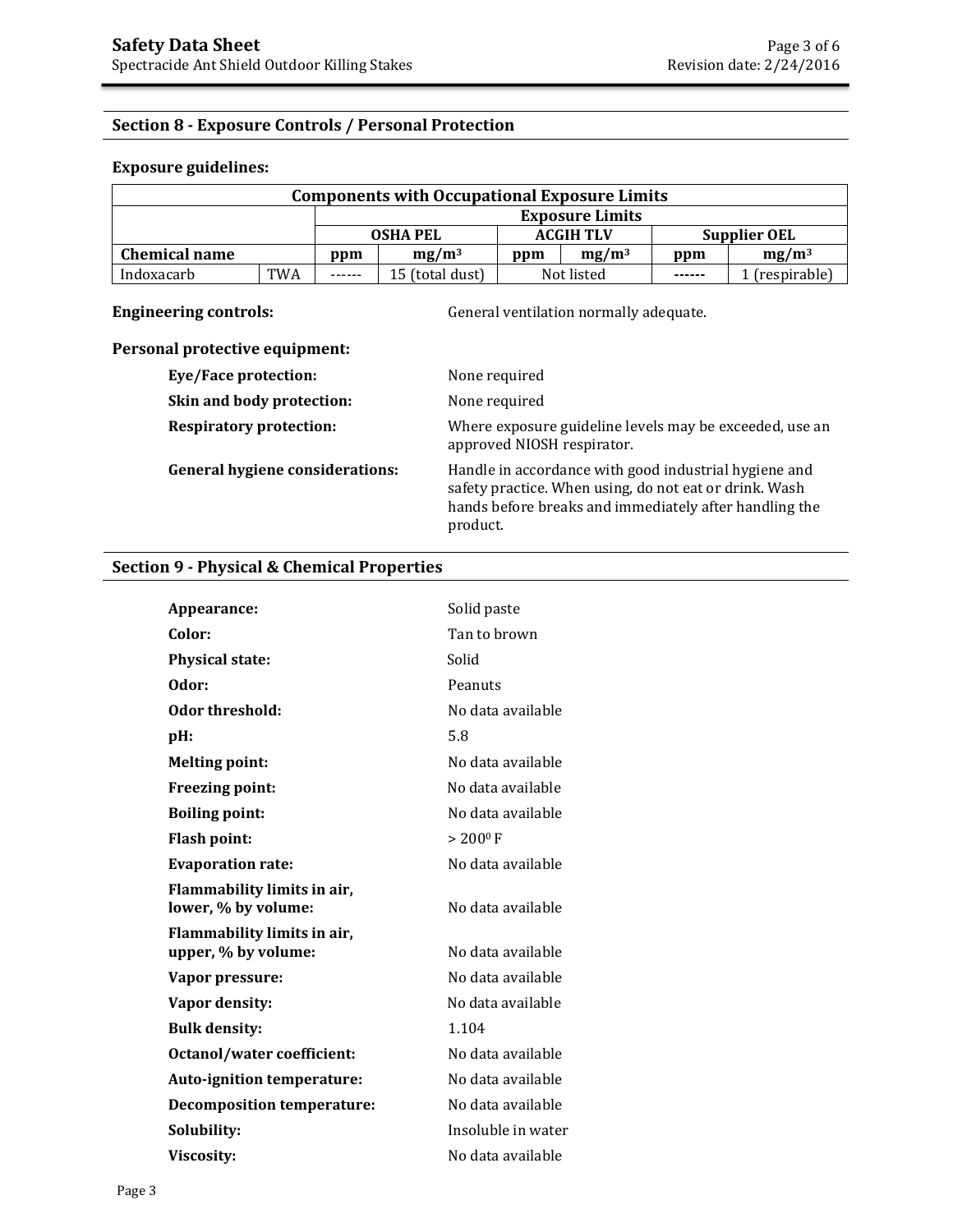**% Volatile organic compounds:** 0

# **Section 10 - Chemical Stability & Reactivity Information**

### **Reactivity**

| Conditions to avoid:                       | Do not mix with other chemicals.             |
|--------------------------------------------|----------------------------------------------|
| Incompatible materials:                    | Avoid strong oxidizers.                      |
| <b>Chemical stability</b>                  |                                              |
| <b>Product stability:</b>                  | Stable under recommended storage conditions. |
| <b>Other</b>                               |                                              |
| <b>Hazardous decomposition products:</b>   | None known                                   |
| <b>Possibility of hazardous reactions:</b> | Hazardous polymerization does not occur.     |

### **Section 11 - Toxicological Information**

| Primary eye irritation:         | Non-irritating (EPA tox. category IV)         |
|---------------------------------|-----------------------------------------------|
| <b>Primary skin irritation:</b> | Non-irritating (EPA tox. category IV)         |
| Acute dermal:                   | $LD_{50}$ > 5000 mg/kg (EPA tox. category IV) |
| Acute inhalation:               | $LC_{50} > 2$ mg/L (EPA tox. category IV)     |
| Acute oral:                     | $LD_{50}$ > 5000 mg/kg (EPA tox. category IV) |
| Sensitization:                  | Not a skin sensitizer.                        |
| <b>Chronic effects:</b>         | No data available                             |
| Carcinogenicity:                | No data available                             |
| Mutagenicity:                   | No data available                             |
| <b>Reproductive effects:</b>    | No data available                             |
| Teratogenicity:                 | No data available                             |
| Ecotoxicity:                    | No data available                             |
|                                 |                                               |

# **Section 12 - Ecological Information**

| <b>Environmental effects:</b>     | No data available |
|-----------------------------------|-------------------|
| <b>Aquatic toxicity:</b>          | None              |
| Persistence / degradability:      | No data available |
| Bioaccumulation / accumulation:   | No data available |
| <b>Partition coefficient:</b>     | No data available |
| Mobility in environmental media:  | No data available |
| <b>Chemical fate information:</b> | No data available |
|                                   |                   |

# **Section 13 - Disposal Considerations**

| <b>Waste codes:</b>    | Not available                                          |
|------------------------|--------------------------------------------------------|
| Disposal instructions: | Dispose in accordance with all applicable regulations. |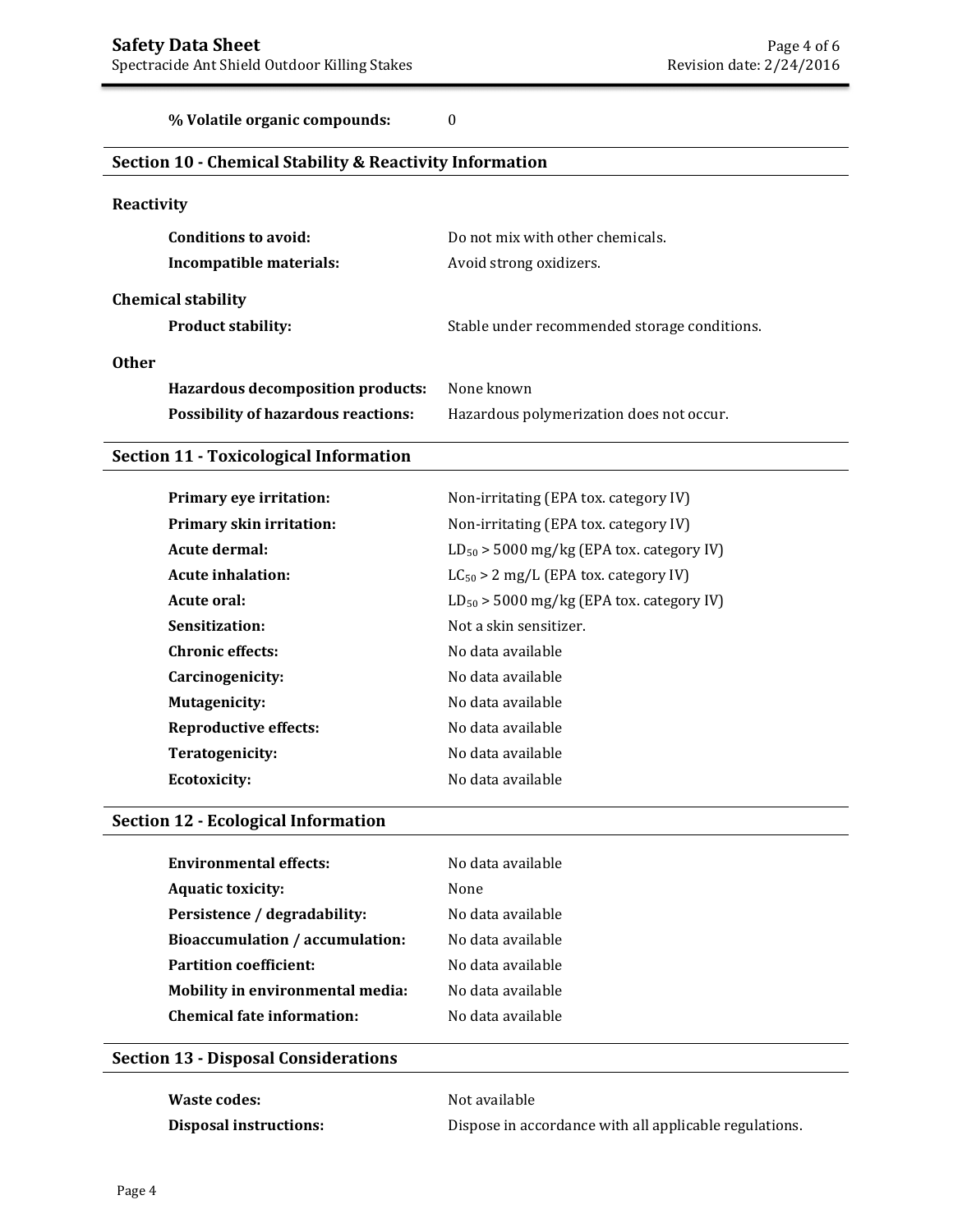| products:                                                                    | <b>Waste from residues/unused</b>                                                                                                                                                                                                                                                                                                                                                                                     | Not available                                                       |  |  |
|------------------------------------------------------------------------------|-----------------------------------------------------------------------------------------------------------------------------------------------------------------------------------------------------------------------------------------------------------------------------------------------------------------------------------------------------------------------------------------------------------------------|---------------------------------------------------------------------|--|--|
| <b>Contaminated packaging:</b>                                               |                                                                                                                                                                                                                                                                                                                                                                                                                       | Not available                                                       |  |  |
|                                                                              |                                                                                                                                                                                                                                                                                                                                                                                                                       |                                                                     |  |  |
|                                                                              | <b>Section 14 - Transportation Information</b>                                                                                                                                                                                                                                                                                                                                                                        |                                                                     |  |  |
|                                                                              | <b>U.S. Department of Transportation</b>                                                                                                                                                                                                                                                                                                                                                                              |                                                                     |  |  |
| (DOT):                                                                       |                                                                                                                                                                                                                                                                                                                                                                                                                       | Not regulated                                                       |  |  |
| <b>IATA:</b>                                                                 |                                                                                                                                                                                                                                                                                                                                                                                                                       | Not regulated                                                       |  |  |
| <b>IMDG:</b>                                                                 |                                                                                                                                                                                                                                                                                                                                                                                                                       | Not regulated                                                       |  |  |
| <b>Section 15 - Regulatory Information</b>                                   |                                                                                                                                                                                                                                                                                                                                                                                                                       |                                                                     |  |  |
| 29 CFR 1910.1200 hazardous chemical<br><b>Occupational Safety and Health</b> |                                                                                                                                                                                                                                                                                                                                                                                                                       |                                                                     |  |  |
| <b>Administration (OSHA):</b>                                                |                                                                                                                                                                                                                                                                                                                                                                                                                       | N <sub>o</sub>                                                      |  |  |
| quantity:                                                                    | <b>CERCLA (Superfund) reportable</b>                                                                                                                                                                                                                                                                                                                                                                                  | Not available                                                       |  |  |
| <b>Hazard Categories</b>                                                     |                                                                                                                                                                                                                                                                                                                                                                                                                       |                                                                     |  |  |
|                                                                              |                                                                                                                                                                                                                                                                                                                                                                                                                       | <b>Superfund Amendments and Reauthorization Act of 1986 (SARA):</b> |  |  |
|                                                                              | Immediate Hazard                                                                                                                                                                                                                                                                                                                                                                                                      | N <sub>0</sub>                                                      |  |  |
| Fire Hazard                                                                  | Delayed Hazard                                                                                                                                                                                                                                                                                                                                                                                                        | N <sub>0</sub><br>N <sub>0</sub>                                    |  |  |
|                                                                              | Pressure Hazard                                                                                                                                                                                                                                                                                                                                                                                                       | N <sub>0</sub>                                                      |  |  |
|                                                                              | Reactivity Hazard                                                                                                                                                                                                                                                                                                                                                                                                     | N <sub>0</sub>                                                      |  |  |
| Substance:                                                                   | <b>Section 302 extremely hazardous</b>                                                                                                                                                                                                                                                                                                                                                                                | N <sub>o</sub>                                                      |  |  |
|                                                                              | Section 311 hazardous chemical:                                                                                                                                                                                                                                                                                                                                                                                       | No                                                                  |  |  |
| <b>Clean Air Act (CAA):</b>                                                  |                                                                                                                                                                                                                                                                                                                                                                                                                       | Not available                                                       |  |  |
| <b>Clean Water Act (CWA):</b>                                                |                                                                                                                                                                                                                                                                                                                                                                                                                       | Not available                                                       |  |  |
| <b>State regulations:</b>                                                    |                                                                                                                                                                                                                                                                                                                                                                                                                       | None                                                                |  |  |
| <b>FIFRA labeling:</b>                                                       | This chemical is a pesticide product registered by the Environmental Protection<br>Agency and is subject to certain labeling requirements under federal pesticide law.<br>These requirements differ from the classification criteria and hazard information<br>required for safety data sheets, and for workplace non-pesticide chemicals.<br>Following is the hazard information as required on the pesticide label: |                                                                     |  |  |
| <b>CAUTION</b><br>Signal word:                                               |                                                                                                                                                                                                                                                                                                                                                                                                                       |                                                                     |  |  |
| Precautionary<br>statements:                                                 |                                                                                                                                                                                                                                                                                                                                                                                                                       | Wash thoroughly with soap and water after handling bait stations.   |  |  |
| <b>Notification status:</b>                                                  | All ingredients of this product are listed or are excluded from listing on the U.S.<br>Toxic Substances Control Act (TSCA) Chemical Substance Inventory.                                                                                                                                                                                                                                                              |                                                                     |  |  |
| California Prop. 65:                                                         | This product does not contain any chemicals known to the state of California to<br>cause cancer, birth defects or any other reproductive harm.                                                                                                                                                                                                                                                                        |                                                                     |  |  |
| Disclaimer:                                                                  | Information contained herein was obtained from sources considered technically<br>accurate and reliable. While every effort has been made to ensure full disclosure of<br>product hazards, in some cases data is not available and is so stated. Since<br>conditions of actual product use are beyond control of the supplier, it is assumed                                                                           |                                                                     |  |  |